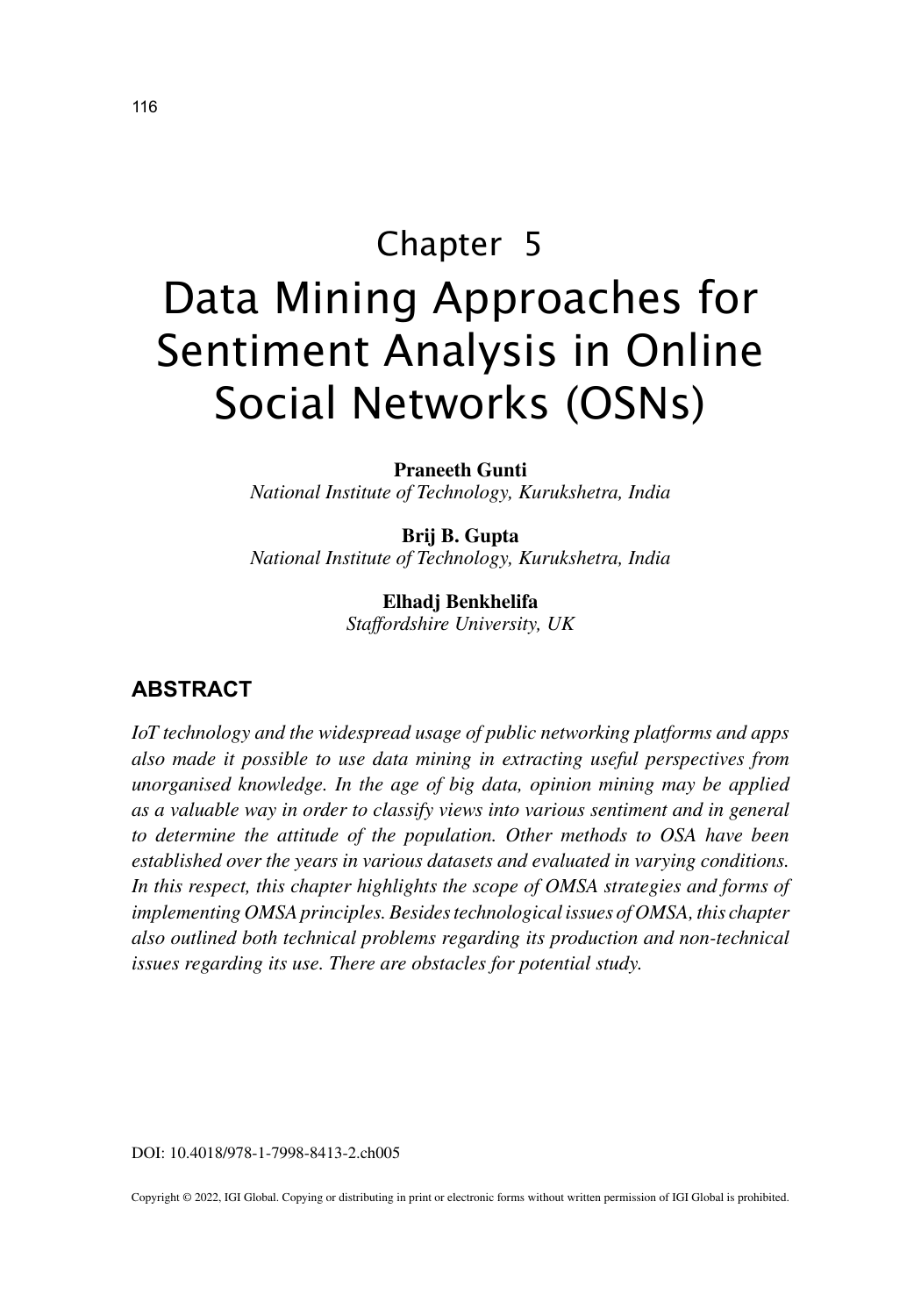#### **INTRODUCTION**

Nowadays, there is a massive volume of data coming in, and every day it rises. The rapid advances in data analytics technology have contributed to the production of big data (Addo-Tenkorang, 2016). Furthermore, extensive data has been rendered possible by technologies. People are technologically smart of wearable technology systems, networking devices, and Internet or social network apps. For instance, businesses are profiting from collecting sales data because of the growing amount of transactional data. Various networked sensors are installed in cell phones, smart energy metres, cars, and manufacturing robots. Breakthroughs of Internet technology and sensors have rendered the Internet of Things (IoT) feasible. With the advent of social networking and mobile phones, people can communicate to build an extensive digital archive. For example, Twitter has many users producing 175 million messages every day(Yasin, 2014). Correspondingly, the space used to hold one second of a Video capture is 2000 times greater than a simple document. Besides, International Data Company's information stated that the world produced around 14ZB of knowledge in 2014. By 2022, the volume of data we make is projected to hit 50ZB; nearly half of it will be textual data produced by social networking, such as Facebook, Twitter, and smartphone immediate communication applications like Facebook and Whatsapp. Five hundred million messages are being delivered each day, and 40 million are posted every day. About 4.3 billion updates and 5.75 billion likes are shared on Facebook every day. Information will begin to arrive regardless of the rise in emerging technology.

The unrestricted use of computational information and enormous exchange of information added significantly to big data analysis. Big data and market analytics apply to two parts: big data and analytics. Big Data is valuable because it is entirely beyond human capacity to store, maintain, and interpret it. Big data is distinguished by a large number, range, and velocity. Volume reflects the amount of information that uses a significant range of documents. For e.g., some instances are Wal-Mart generates data around 2.5 Petabytes of data, Tesco generates data of about 1.5 billion pieces of information each month, and Dell maintains information storage that can handle data around 1.5 million records a day. Knowledge is a significant source of variation (Davenport, 2013).

The origins may involve sensors, social media platforms, online applications, smartphones, and other portable devices. The data may be in either structured data such as SQL or unstructured such as XML. Velocity shows how knowledge is readily gathered and provided through various channels. The data may be produced occasional, regular, and in real-time. Analytics relates to a firm's willingness to utilise mathematics, finance, calculus, chance, and optimisation to help them. Companies in most industries are highly data-oriented and gather data from a